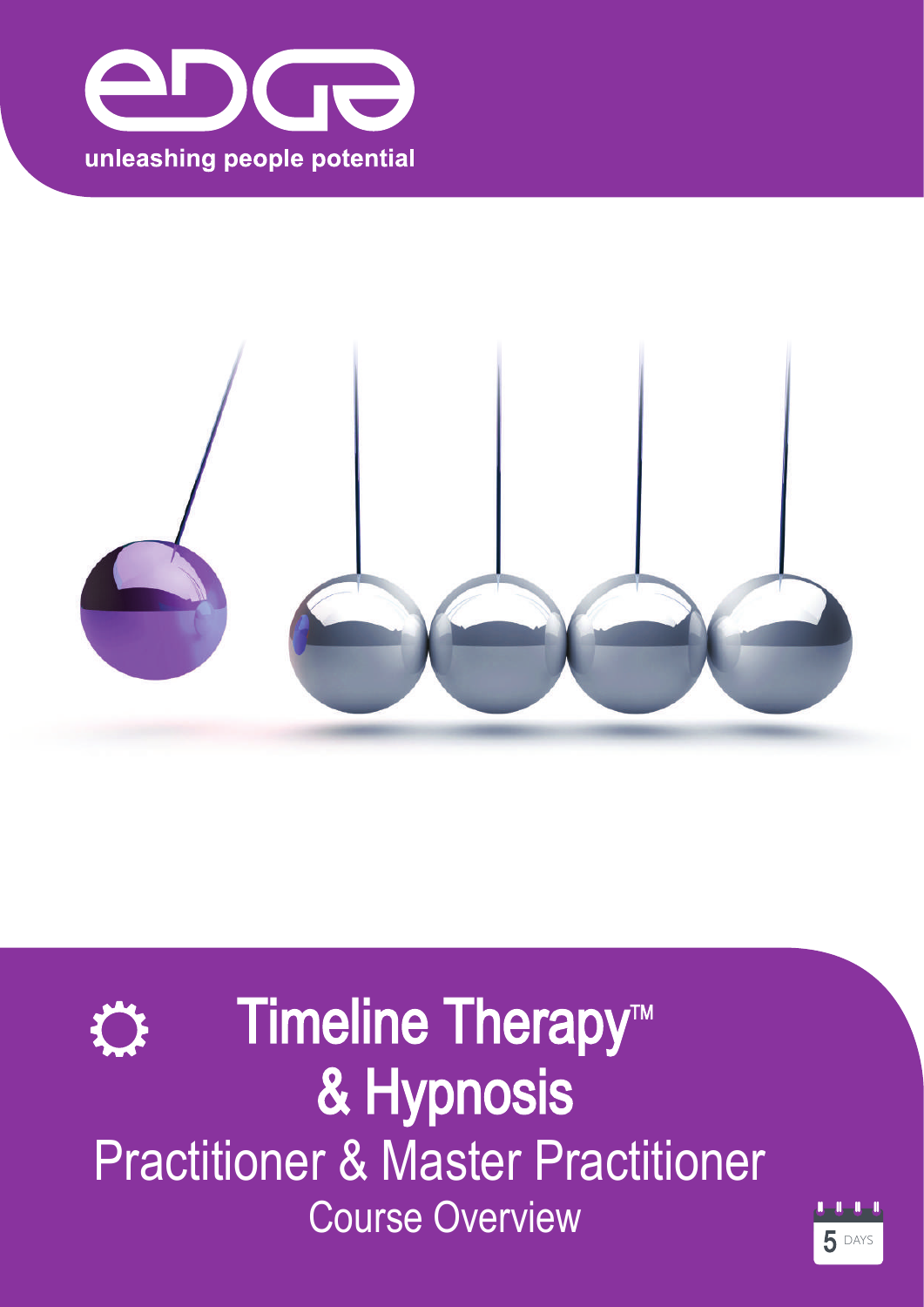

## Feeling inspired by your Practitioner Course? Continue your learning and really start to see the greatness of NLP - Time Line Therapy™ and Hypnosis is the next step...

If you trained with EDGE before, then you'll know that with our zest for life, our training is both informative and leaves you feeling totally motivated and inspired!

Whether you are continuing your NLP learning for personal development, or to use in business the next stage of learning will wow you at every level.

Time Line Therapy™ training and Hypnosis training will teach you a collection of techniques that allows you to gain emotional control over your life and enable you to help others.

## What is Time Line Therapy™ and Hypnosis?



The words Time Line Therapy™ may sound like a new phrase to you. When you look into the history of these techniques, humankind has been aware of the passage of time much longer than you think.

Aristotle was the first to mention the "stream of time" in his book Physics IV; William James spoke of linear memory storage as early as 1890 and eventually the concept, nearly forgotten, was revived in the late 1970s with the advent of Neuro-Linguistic Programming.

The Time Line Therapy™ techniques in use today are a consequence of these historic findings.

Whilst Hypnosis is a more common word, there are many who have a false understanding of it. Contrary to popular belief, hypnosis is not a state of deep sleep or unconsciousness. It does involve the induction of a deeply relaxed condition, and when in it, the patient is actually in an enhanced state of awareness, concentrating entirely on the hypnotherapist's voice. In this state, the conscious mind is distracted and suppressed and the subconscious mind is revealed. Hypnosis has been scientifically proven to be effective in creating change in certain repetitive behaviours including smoking and weight loss, stress reduction, motivation and pain control.

#### What is your Time Line?

Throughout life, we become great at building up emotional baggage; it weighs us down and can have a huge impact on how we live our lives and our dreams. When something is unresolved at an unconscious level, it will keep replaying in your life until you learn from the event. Your "Time Line" is how you unconsciously store memories or how you unconsciously know the difference between a memory from the past and a projection of the future. Behavioural change takes place at an unconscious level - not consciously.

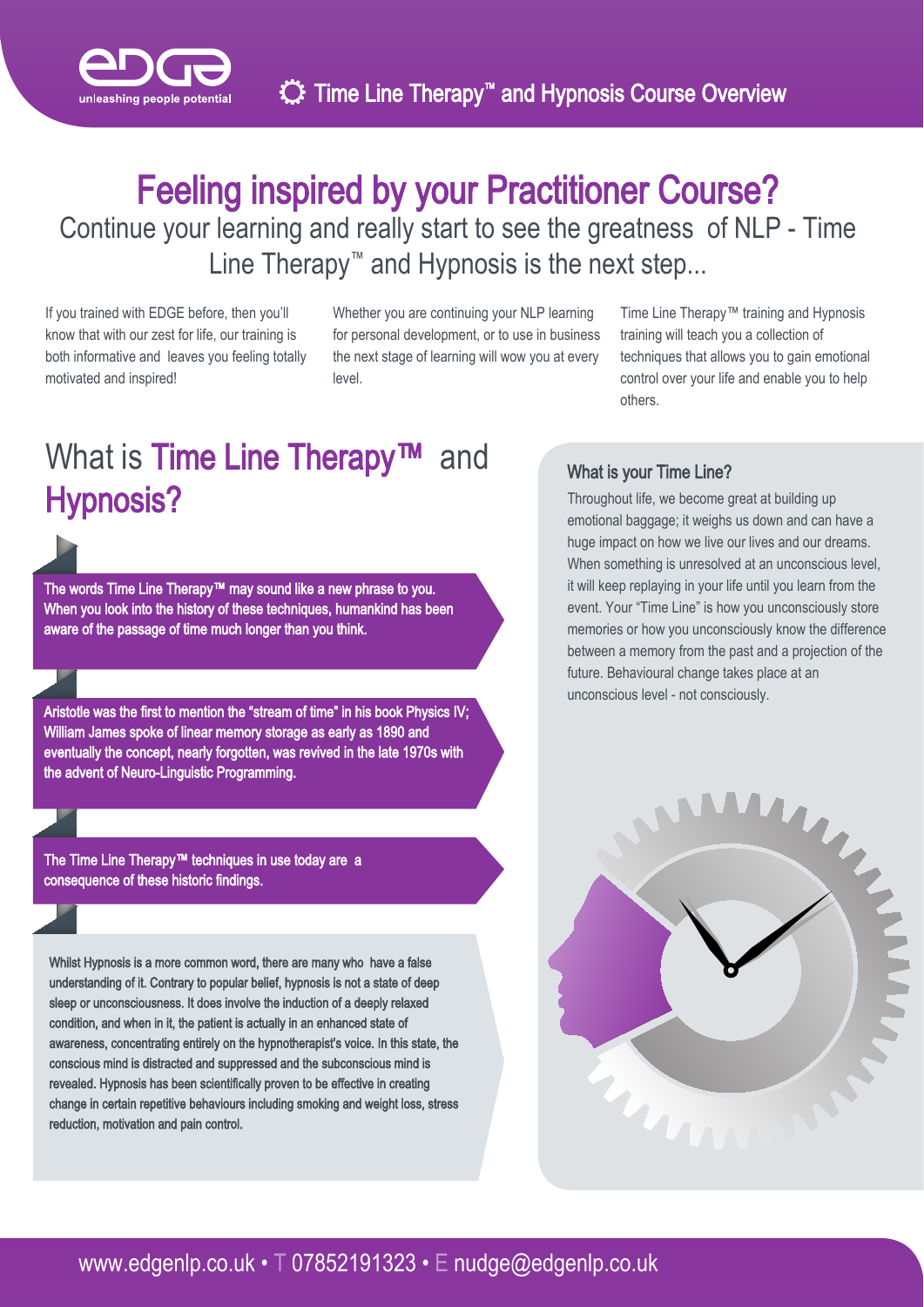

# Course Content Overview

#### There are three areas we look at in the Time Line Therapy™ and Hypnosis course: negative emotions, limiting decisions and beliefs, and creating your future.

The techniques that you will learn allow freedom from undesired negative emotions. Emotions such as anger, sadness, fear, hurt and guilt are released from the memories that harbour them. You are then able to react freely to future situations – without the emotional baggage of the past.

### $\mathbf C$  Limiting decisions and beliefs

These prevent people from achieving their potential. These decisions and beliefs have come about as a result of past experiences and can really impact people's lives in many ways. "I'm just not good enough", "I'll never be rich" ring any bells? These techniques allow people to leave these decisions and beliefs in the past where they belong and to learn from experiences. People find themselves empowered after realising what has been holding them back and often feel that a weight has lifted.

### CF Creating your future

Having resolved the unresolved issues in the past, Time Line Therapy™ and Hypnosis gives us a specific way of creating

our future dreams and goals in a simple process that produces results. The process involves using our imagination to create a compelling future that is inspirational and which brings about the desired outcomes.

Whilst learning about Time Line Therapy™ we also cover Hypnosis. You will learn invaluable techniques to induce hypnosis and embed commands, pioneered by some of the industry's most prolific individuals including Milton Erikson and Dave Ellman.

There is a belief that a subject may lose control when in Hypnosis. However, a person in a state of Hypnosis is in full control and completely aware of making decisions. If they are presented with an idea or suggestion to which they would object in full consciousness, they will reject it when in Hypnosis. Hypnosis cannot make anyone do anything; however it's an incredibly powerful tool to effect desired change.

> "An excellent course with great detail and well presented. Thanks to some pointers given I was confident in offering the hypnotherapy to my clients straight away with good results. This gave me confidence in both what I was doing and with Edge as a company. Looking forward to doing my masters!" Carol Sweet, Owner - Sweet Nature

## Our course outline:

#### **Hypnosis**

- History of Hypnosis
- Fundamentals of Ericksonian Hypnosis
- Funderamentals of Elman Hypnosis
- Patterns of Indirect Suggestion
- Preparation for Trance
- Stages of Hypnosis
- Suggestibility Tests
- Ericksonian Inductions
- Deepening Techniques
- General Pendulum Paradigm
- Post-Hypnotic Suggestions
- Contraindications for Hypnosis

Once you have completed the course, you are then eligible to continue your NLP learning and complete your Master Practitioner or Master Coach

#### Time Line Therapy™

- The Major Techniques & Major Premise
- Prime Directives of the Unconscious Mind
- Creating an Achievable Outcome
- Elicitation of the Time Line
- First Test of Elicitation
- Discovering the Root Cause
- Anxiety
- Traumatic Memories
- Determining Limiting Decisions
- 3 Reasons Why Emotions Disappear
- Location / Direction
- SMART Goals
- In Your Future
- Fast Phobia Model
- General Model
- Important Issues in Releasing Symptoms

## <www.edgenlp.co.uk>• T 07852191323 • E nudge@[edgenlp.co.uk](mailto:nudge@edgenlp.co.uk)